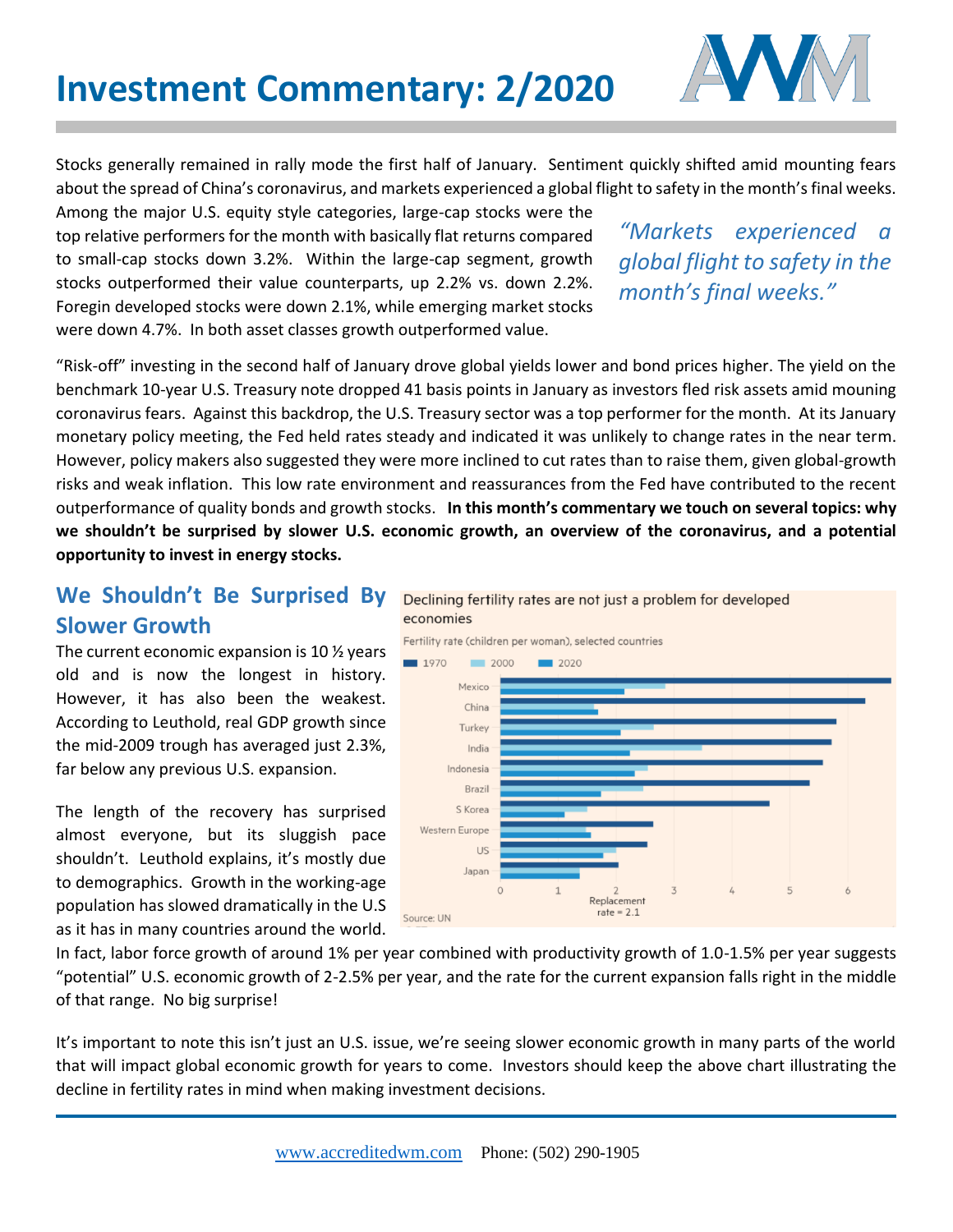

## **The Coronavirus**

The coronavirus outbreak has been widely covered by the media, so we're not sure how much we can contribute to the conversation. That being said, we recently listened to a Fidelity Institutional conference call that provided some insights that may be of interest and useful to investors. Here are the highlights:

#### **What is a Corona Virus?**

 $\triangleright$  Corona Viruses get their name from their crown-like shape. A corona virus can infect both animals and humans. It causes respiratory infection symptoms like nasal congestion, cough and sore throat. But if it spreads to the lower respiratory tract (windpipe & lungs), it can cause pneumonia in older people, people with heart disease, or people with weakened immune systems.

#### **How does it spread?**

 $\triangleright$  The corona virus spreads the was as cold-causing viruses do: through infected people coughing and sneezing, by touching an infected person's hands or face, or by touching things such as doorknobs that infected people have touched.

#### **What has happened?**

- $\triangleright$  On 12/31/19, the World Health Organization was alerted to several cases of pneumonia in Wuhan City, China.
- $\triangleright$  As of 2/9/20 the coronavirus has sickened more than 43,000 people in Asia and at least 1018 people have died, all but two in Mainland China. The disease has been detected in at least 24 other countries, most involving people who have traveled from China. The U.S. has 12 confirmed cases.
- $\triangleright$  Nearly 60 million people have been affected by partial or full lockdowns in Chinese cities as the country's government steps up its response. So far, the Chinese government has been more proactive than previous virus outbreaks.

### **Market Impacts**

Global financial markets started to react to the news and sold off in late January. The Chinese government reacted quickly to inject liquidity into its financial markets and investors seem to be looking past the immediate impact of the outbreak. Goldman Sachs estimates global growth will be negatively impacted by the virus, reducing first quarter GDP by 2%. However, they estimate almost all of that lost growth will be made up by the second and third quarters of this year. The closest economic parallel to the recent virus outbreak is the 2002-03 SARS crisis, in that case the economic impact was relatively short-lived, supporting investor's decision to look past the current crisis. In terms of the financial markets the chart below suggests prior fear driven outbreaks and market sell-offs have often created good buying opportunities.

#### **Summary**

- $\triangleright$  There are still many unknowns at this stage on the new Coronavirus. However, if it repeats the pattern of prior outbreaks, its impact should be short-lived.
- $\triangleright$  The structure of the Chinese and global economies are vastly different today compared to what they were in 2002-03. Therefore the response of economies and markets could be different relative to the SARS epidemic.